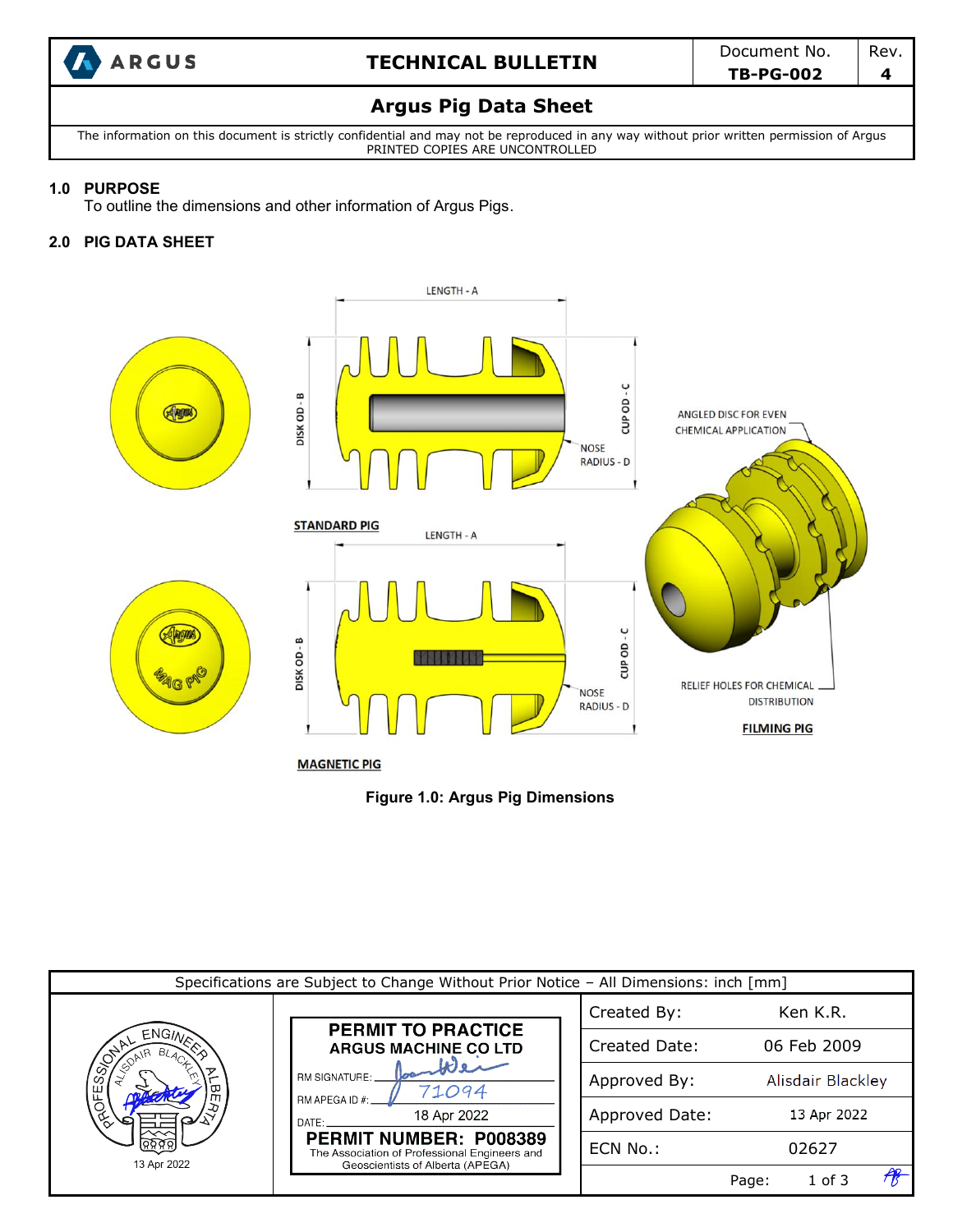

# **A**<br>**ARGUS TECHNICAL BULLETIN** Document No. Rev.

### **Argus Pig Data Sheet**

The information on this document is strictly confidential and may not be reproduced in any way without prior written permission of Argus PRINTED COPIES ARE UNCONTROLLED

| <b>Table 1.0: Argus Pig Specification</b> |                                                        |                     |                     |                     |                     |                                           |               |                             |                               |                                |                               |
|-------------------------------------------|--------------------------------------------------------|---------------------|---------------------|---------------------|---------------------|-------------------------------------------|---------------|-----------------------------|-------------------------------|--------------------------------|-------------------------------|
| <b>PIG</b><br><b>SIZE</b>                 | <b>PIPE WALL</b><br><b>THICKNESS</b><br>inches<br>(mm) | A<br>inches<br>(mm) | В<br>inches<br>(mm) | C<br>inches<br>(mm) | D<br>inches<br>(mm) | <b>DURO-</b><br><b>METER</b><br>(SHORE A) | <b>COLOUR</b> | <b>APPROX.</b>              | <b>ITEM No.</b>               |                                |                               |
|                                           |                                                        |                     |                     |                     |                     |                                           |               | <b>WEIGHT</b><br>Lb<br>(Kg) | <b>REGULAR</b><br><b>PIGS</b> | <b>MAGNETIC</b><br><b>PIGS</b> | <b>FILMING</b><br><b>PIGS</b> |
|                                           |                                                        |                     | 2.10<br>(53.3)      |                     |                     | 60                                        | <b>GREY</b>   |                             | P0800132                      |                                | P0800264                      |
| 2                                         | .154 to .188<br>(3.91 to 4.78)                         | 4.50<br>(114.3)     |                     | 2.10<br>(53.3)      | 1.25<br>(31.8)      | 70                                        | YELLOW        | 0.26<br>(0.12)              | P0800084                      |                                | P0800175                      |
| ${\sf IN}$                                |                                                        |                     |                     |                     |                     | 80                                        | <b>BLUE</b>   |                             | P0800085                      |                                | P0800265                      |
|                                           |                                                        |                     |                     |                     |                     | 90                                        | <b>BLACK</b>  |                             | P0800086                      |                                |                               |
|                                           |                                                        |                     | 3.35<br>(85.1)      | 3.35<br>(85.1)      | 2.00<br>(50.8)      | 60                                        | <b>PURPLE</b> | 0.86                        | P0800119                      |                                | P0800177                      |
|                                           | .109 to .125                                           | 5.75                |                     |                     |                     | 70                                        | <b>GREEN</b>  |                             | P0800033                      |                                | P0800168                      |
|                                           | (2.77 to 3.18)                                         | (146.0)             |                     |                     |                     | 80                                        | <b>RED</b>    | (0.39)                      | P0800035                      |                                | P0800233                      |
| 3                                         |                                                        |                     |                     |                     |                     | 90                                        | <b>ORANGE</b> |                             | P0800037                      |                                |                               |
| IN                                        |                                                        | 5.75<br>(146.0)     | 3.25<br>(82.6)      | 3.35<br>(85.1)      | 2.00<br>(50.8)      | 60                                        | <b>GREY</b>   | 0.84<br>(0.38)              | P0800120                      | P0800157                       | P0800178                      |
|                                           | .156 to .188                                           |                     |                     |                     |                     | 70                                        | <b>YELLOW</b> |                             | P0800038                      | P0800158                       | P0800169                      |
|                                           | $(3.96 \text{ to } 4.78)$                              |                     |                     |                     |                     | 80                                        | <b>BLUE</b>   |                             | P0800040                      | P0800159                       | P0800170                      |
|                                           |                                                        |                     |                     |                     |                     | 90                                        | <b>BLACK</b>  |                             | P0800042                      | P0800160                       |                               |
|                                           | .109 to .125<br>(2.77 to 3.18)                         | 7.50<br>(190.5)     | 4.38<br>(111.3)     | 4.38<br>(111.3)     | 2.50<br>(63.5)      | 60                                        | <b>PURPLE</b> | 1.73<br>(0.78)              | P0800121                      |                                | P0800179                      |
|                                           |                                                        |                     |                     |                     |                     | 70                                        | <b>GREEN</b>  |                             | P0800023                      |                                | P0800164                      |
|                                           |                                                        |                     |                     |                     |                     | 80                                        | <b>RED</b>    |                             | P0800025                      |                                | P0800165                      |
|                                           |                                                        |                     |                     |                     |                     | 90                                        | ORANGE        |                             | P0800027                      |                                |                               |
| 4<br>${\sf IN}$                           | .156 to .188<br>$(3.96 \text{ to } 4.78)$              | 7.50<br>(190.5)     | 4.27<br>(108.5)     | 4.38<br>(111.3)     | 2.50<br>(63.5)      | 60                                        | <b>GREY</b>   | 1.69<br>(0.76)              | P0800122                      | P0800128                       | P0800180                      |
|                                           |                                                        |                     |                     |                     |                     | 70                                        | <b>YELLOW</b> |                             | P0800028                      | P0800129                       | P0800166                      |
|                                           |                                                        |                     |                     |                     |                     | 80                                        | <b>BLUE</b>   |                             | P0800030                      | P0800130                       | P0800167                      |
|                                           |                                                        |                     |                     |                     |                     | 90                                        | <b>BLACK</b>  |                             | P0800032                      | P0800131                       |                               |
|                                           | .109 to .125<br>(2.77 to 3.18)                         | 10.50<br>(266.7)    | 6.54<br>(166.1)     | 6.54<br>(166.1)     | 4.01<br>(101.9)     | 60                                        | <b>PURPLE</b> | 5.2<br>(2.4)                | P0800123                      |                                | P0800231                      |
|                                           |                                                        |                     |                     |                     |                     | 70                                        | <b>GREEN</b>  |                             | P0800058                      |                                | P0800171                      |
| 6<br>${\sf IN}$                           |                                                        |                     |                     |                     |                     | 80                                        | <b>RED</b>    |                             | P0800060                      |                                | P0800172                      |
|                                           |                                                        |                     |                     |                     |                     | 90                                        | <b>ORANGE</b> |                             | P0800062                      |                                |                               |
|                                           | .156 to .280<br>$(3.96 \text{ to } 7.11)$              | 10.50<br>(266.7)    | 6.34<br>(161.0)     | 6.34<br>(161.0)     | 4.00<br>(101.6)     | 60                                        | <b>GREY</b>   |                             | P0800124                      | P0800133                       | P0800181                      |
|                                           |                                                        |                     |                     |                     |                     | 70                                        | <b>YELLOW</b> | 4.9                         | P0800081                      | P0800134                       | P0800173                      |
|                                           |                                                        |                     |                     |                     |                     | 80                                        | <b>BLUE</b>   | (2.2)                       | P0800082                      | P0800135                       | P0800174                      |
|                                           |                                                        |                     |                     |                     |                     | 90                                        | <b>BLACK</b>  |                             | P0800083                      | P0800136                       |                               |